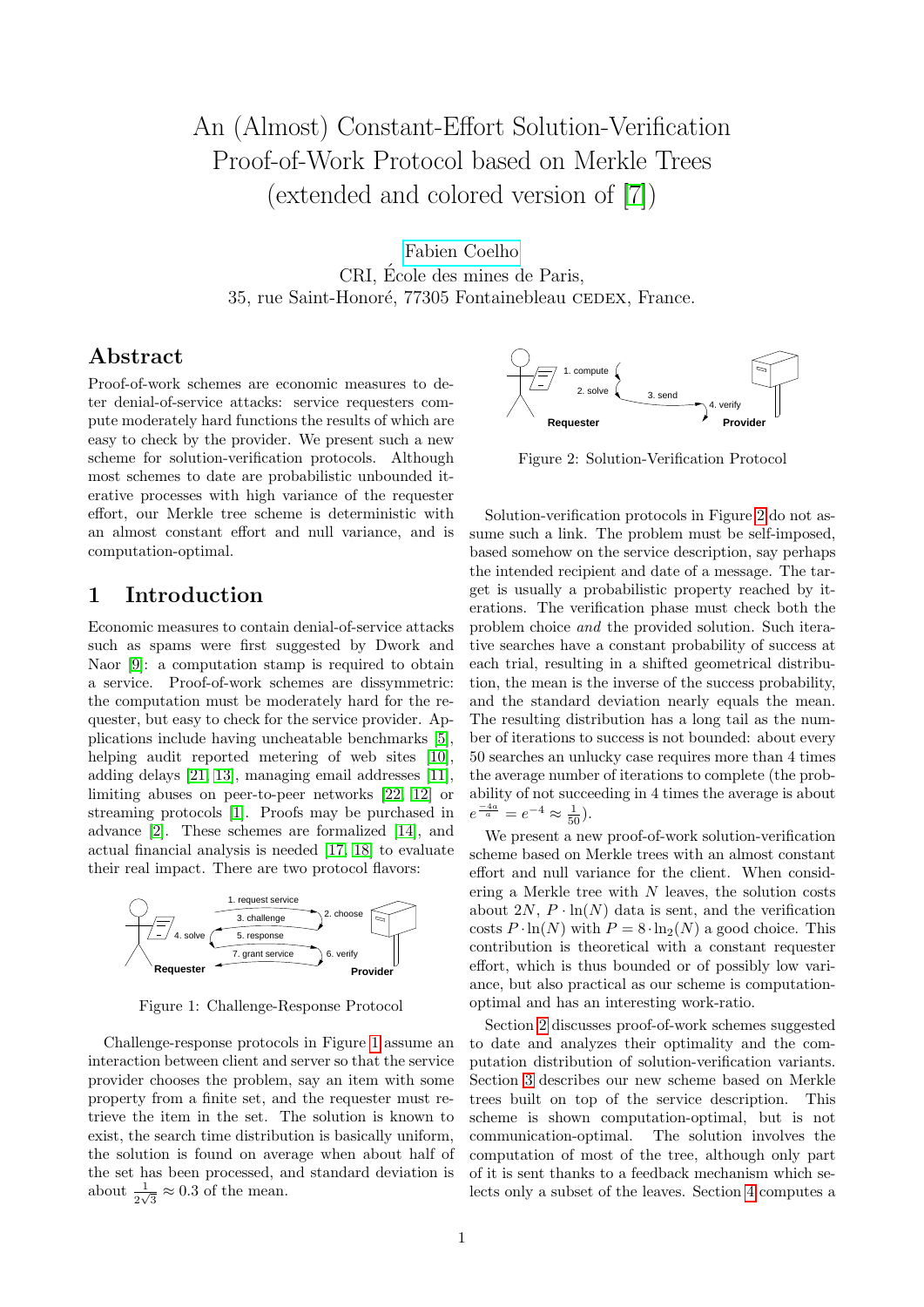cost lower bound for a proof, then outlines two attacks beneficial to the service requester. The effort of our scheme is constant, thus bounded and with a null variance. However we show an iterative attack, which is not upper-bounded, and which results in a small gain. Together with the demonstrated lower-bound cost of a proof, it justifies our almost claim.

# <span id="page-1-0"></span>2 Related work

We introduce two optimality criteria to analyze proofof-work schemes, then discuss solution-verification protocols suggested to date with respect to these criteria and to the work distribution on the requester side. Challenge-response only functions [\[20,](#page-7-14) [15,](#page-7-15) [24\]](#page-7-16) are not discussed further here.

Let the *effort*  $E(w)$  be the amount of computation of the requester as a function of provider work w, and the work-ratio the effort divided by the provider work. Proof-of-work schemes may be: (a) communicationoptimal if the amount of data sent on top of the service description  $D$  is minimal. For solution-verification iterative schemes it is about ln(work-ratio) to identify the found solution: the work-ratio is the number of iterations performed over a counter to find a solution, and it is enough to just return the value of this counter for the provider to check the requester proof. For challengeresponse protocols, it would be ln(search space size). This criterion emphasizes minimum impact on communications. (b) computation-optimal if the challenge or verification work is simply linear in the amount of communicated data, which it must at least be if the data is processed (*i.e.* simply received, and possibly checked). This criterion mitigates denial-of-service attacks on service providers, as fake proof-of-works could require significant resources to disprove. A scheme meeting both criteria is deemed optimal.

Three proof-of-work schemes are suggested by Dwork and Naor [\[9\]](#page-7-1). One is a formula (integer square root modulo a large prime  $p \equiv 3 \mod 4$ , as computing a square root is more expensive than squaring the result to check it. Assuming a naïve implementation, it costs  $\ln(p)^3$  to compute,  $\ln(p)$  to communicate, and  $\ln(p)^2$ to check. The search cost is deterministic, but the  $w^{1.5}$ effort is not very interesting, and is not optimal. Better implementations reduce both solution and verification complexities. If  $p \equiv 1 \mod 4$ , the square root computation with the Tonelli-Shanks algorithm involves a

| ref  | effort       | var | comm.     | work       | constants                       |
|------|--------------|-----|-----------|------------|---------------------------------|
| [9]1 | $\ln(p)^3$   | 0   | ln(p)     | $\ln(p)^2$ | $p$ large prime                 |
| [9]2 | $E \ln(N)^2$ | > 0 | ln(N)     | $\ln(N)^2$ | $N \gg 2^{512}$                 |
| [4]  | Е            | $=$ | ln(E)     | ln(E)      |                                 |
| [3]  | Eℓ           |     | ln(E)     | $\ell$     | typical $\ell = 2^{13}$         |
| [8]  | Εl           | $=$ | ln(E)     |            | $E \ll 2^{\ell}, \ell > 2^{10}$ |
| [6]  | E            | $=$ | ln(E)     | ln(E)      |                                 |
| here | 2N           | 0   | $P\ln(N)$ | $P\ln(N)$  | $P = 8 \cdot \ln_2(N)$          |
|      |              |     |           |            |                                 |

<span id="page-1-2"></span>Table 1: Comparison of Solution-Verification POW

non deterministic step with a geometrical distribution. The next two schemes present shortcuts which allow some participants to generate cheaper stamps. They rely on forging a signature without actually breaking a private key. One uses the Fiat-Shamir signature with a weak hash function for which an inversion is sought by iteration, with a geometrical distribution of the effort. The computation costs  $E \cdot \ln(N)^2$ , the communication  $\ln(N)$  and the verification  $\ln(N)^2$ , where  $N \gg 2^{512}$  is needed for the scheme security and the arbitrary effort  $E$  is necessarily much smaller than  $N$ ; thus the scheme is not optimal. The other is the Ong-Schnorr-Shamir signature broken by Pollard, with a similar non-optimality and a geometrical distribution because of an iterative step.

Some schemes [\[4,](#page-7-17) [10,](#page-7-3) [23\]](#page-7-21) seek partial hash inversions. Hashcash [\[4\]](#page-7-17) iterates a hash function on a string involving the service description and a counter, and is optimal. The following stamp computed in 400 seconds on a 2005 laptop:

#### 1:28:170319:hobbes@comics::7b7b973c8bdb0cb1:147b744d

allows to send an email to hobbes on March 19, 2017. The last part is the hexadecimal counter, and the SHA1 hash of the whole string begins with 28 binary zeros. Franklin and Malkhi [\[10\]](#page-7-3) build a hash sequence that statistically catches cheaters, but the verification may be expensive. Wang and Reiter [\[23\]](#page-7-21) allow the requester to tune the effort to improve its priority.

Memory-bound schemes [\[3,](#page-7-18) [8,](#page-7-19) [6\]](#page-7-20) seek to reduce the impact of the computer hardware performance on computation times. All solution-verification variants are based on an iterative search which target a partial hash inversion, and thus have a geometrical distribution of success and are communication-optimal. However only the last of these memory-bound solution-verification schemes is computation-optimal.

Table [1](#page-1-2) compares the requester cost and variance, communication cost, and provider checking cost, of solution-verification proof-of-work schemes, with the notations used in the papers.

# <span id="page-1-1"></span>3 Scheme

This section describes our (almost) constant-effort and null variance solution-verification proof-of-work scheme. The client is expected to compute a Merkle tree which depends on a service description, but is required to give only part of the tree for verification by the service provider. A feedback mechanism uses the root hash so that the given part cannot be known in advance, thus induces the client to compute most of the tree for a solution. Finally choice of parameters and a memory-computation implementation trade-off are discussed. The notations used thoroughly in this paper are summarized in Table [2.](#page-2-0) The whole scheme is outlined in Figure [8.](#page-3-0)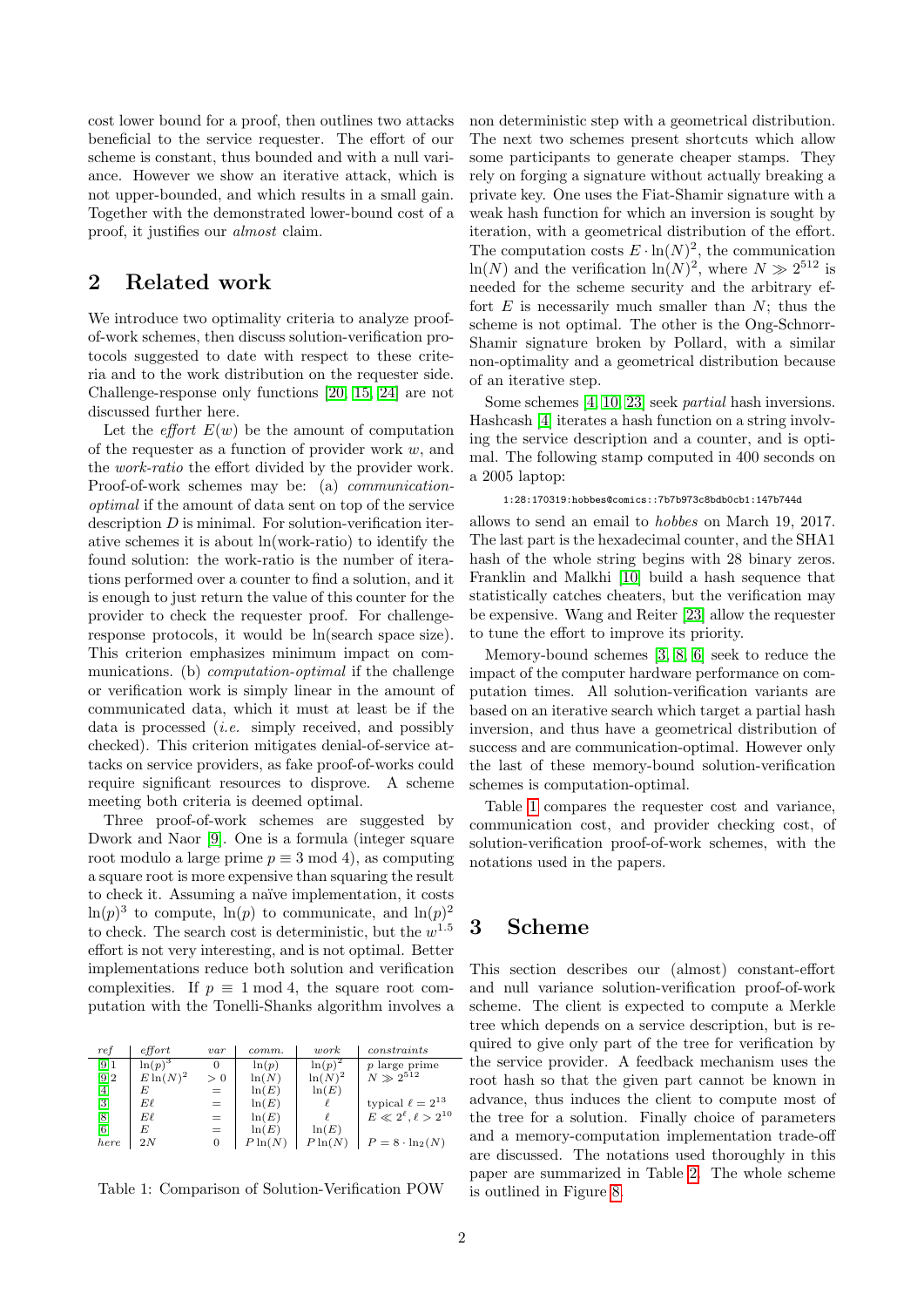| Symbol           | Definition                                    |
|------------------|-----------------------------------------------|
| w                | provider checking work                        |
| E(w)             | requester effort                              |
| $\left( \right)$ | service description, a string                 |
| $\hbar$          | cryptographic hash function                   |
| m                | hash function bit width                       |
| S                | service hash is $h(D)$                        |
| $h_s$            | service-dependent hash function               |
| d                | depth of Merkle binary hash tree              |
| N                | number of leaves in tree is $2^d$             |
| P                | number of proofs expected                     |
| $n_i$            | a node hash in the binary tree                |
| $n_0$            | root hash of the tree                         |
| r                | leaf selector seed is $h_{\epsilon}^{P}(n_0)$ |

<span id="page-2-0"></span>Table 2: Summary of notations

#### 3.1 Merkle tree

Let  $h$  be a cryptographic hash function from anything to a domain of size  $2^m$ . The complexity of such functions is usually stepwise linear in the input length. For our purpose the input is short, thus computations only involve one step. Let  $D$  be a service description, for instance a string such as hobbes@comics:20170319:0001. Let  $s = h(D)$  be its hash. Let  $h_s(x) = h(x||s)$ be a service-dependent hash. The Merkle binary hash tree [\[19\]](#page-7-22) of depth  $d(N = 2^d)$  is computed as follows: (1) leaf digests  $n_{N-1+i} = h_s(i)$  for i in  $0 \ldots N - 1$ ; (2) inner nodes are propagated upwards  $n_i = h_s(n_{2i+1}||n_{2i+2})$  for i in  $N-2...$  0. Root hash  $n_0$ is computed with  $2N$  calls to  $h$ , half for leaf computations, one for service s, and the remainder for the internal nodes of the tree. The whole tree depends on the service description as s is used at every stage: reusing such a tree would require a collision of service description hashes. Figure [3](#page-2-1) illustrates the Merkle tree construction from leaves to root. Note that the hash function may be dithered by adding an identifier of the computed node to the hashed value:  $n_i = h_s(i||n_{2i+1}||n_{2i+2}).$ 

#### 3.2 Feedback

Merkle trees help manage Lamport signatures [\[16\]](#page-7-23): a partial tree allows to check quickly that some leaves



<span id="page-2-1"></span>Figure 3: Merkle tree



Figure 4: Merkle tree proof

<span id="page-2-2"></span>belong to the full tree by checking that they actually lead to the root hash. This is outlined in Figure [4,](#page-2-2) where 4 intermediate hashes are enough to show that belong to the tree by recomputing the root hash.



<span id="page-2-3"></span>Figure 5: Merkle tree feedback

We use this property to generate our proof of work: the requester returns such a partial tree to show that selected leaves belong to the tree and thus were indeed computed. However, what particular leaves are needed must not be known in advance, otherwise it would be easy to generate a partial tree just with those leaves and to provide random values for the other branches. Thus we select returned leaves based on the root hash, so that they depend on the whole tree computation. Finally, in order for the scheme to be interesting on the provider size, the number of selected leaves must be quite small, as the partial computation starting from these leaves will have to be performed for verification.



<span id="page-2-4"></span>Figure 6: Proof-of-work Communication

The feedback phase chooses P evenly-distributed independent leaves derived from the root hash as partial proofs of the whole computation, as suggested by Figure [5](#page-2-3) A cryptographic approximation of such an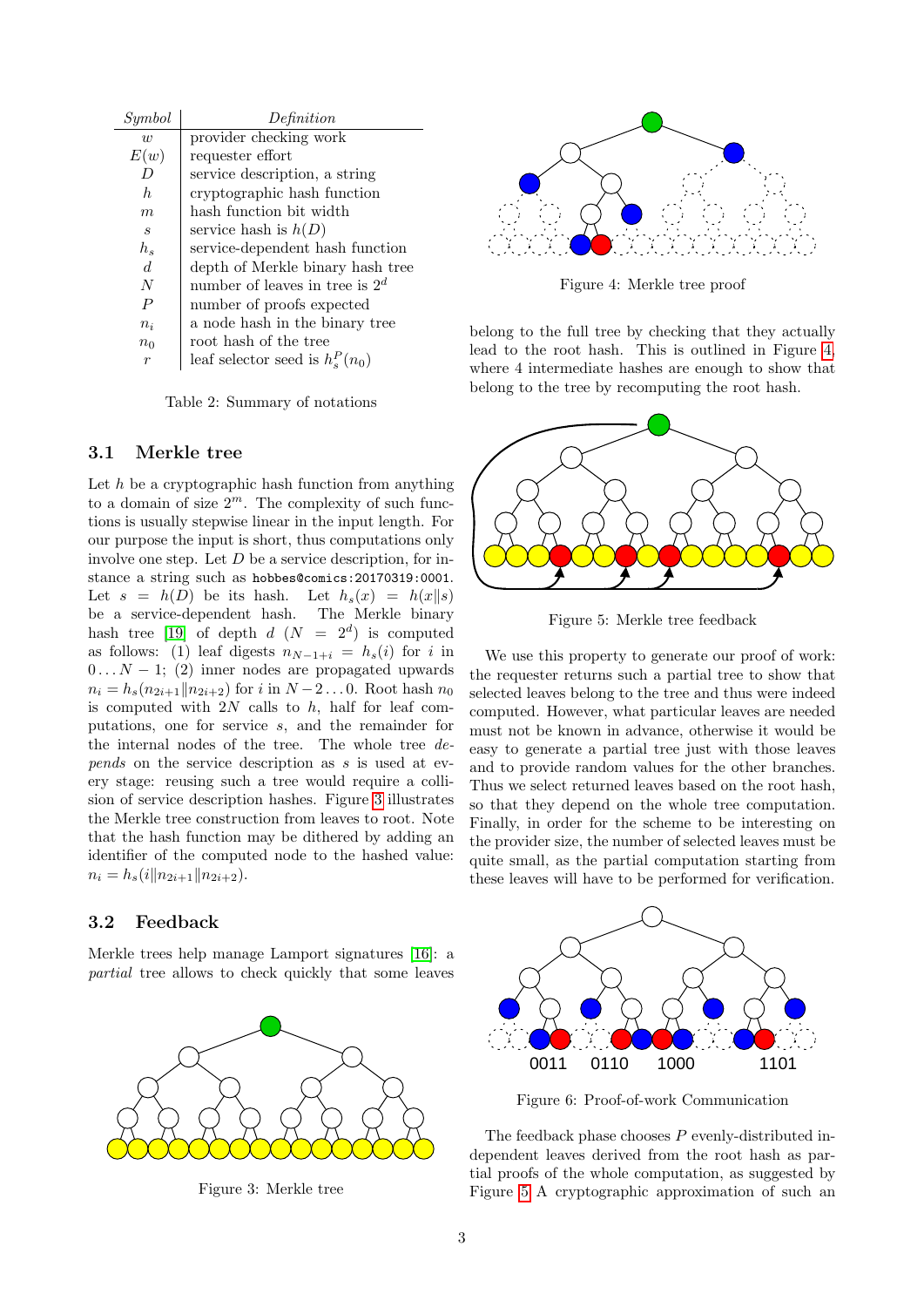independent-dependent derivation is to seed a pseudorandom number generator from root hash  $n_0$  and to extract  $P$  numbers corresponding to leaves in  $P$  consecutive chunks of size  $\frac{N}{P}$ . These leaf numbers and the additional nodes necessary to check for the full tree constitute the proof-of-work. Figure [6](#page-2-4) illustrates the data sent for 4 leaf-proofs (red) and the intermediate hashes that must be provided (blue) or computed (white) on a 256-leaf tree. They are evenly distributed as one leaf is selected in every quarter of the tree, so balanced branches only meet near the root.

### 3.3 Verification



<span id="page-3-1"></span>Figure 7: Proof-of-work verification

The service provider receives the required service description  $D$ ,  $P$  leaf numbers, and the intermediate hashes necessary to compute the root of the Merkle tree which amount to about  $P \cdot \ln_2(\frac{N}{P}) \cdot (m+1)$  bits:  $P \cdot \ln_2(\frac{N}{P})$  for the leaf numbers inside the chunks, and  $P \cdot \ln_2(\frac{N}{P}) \cdot m$  for the intermediate hashes.

The server checks the consistency of the partial tree by recomputing the hashes starting from service hash s and leaf numbers and up to the root hash using the provided intermediate node hashes, and then by checking the feedback choice, i.e. that the root hash does lead to the provided leaves, as outlined in Figure [7.](#page-3-1) This requires about  $P \cdot \ln_2(N)$  hash computations for the tree, and some computations of the pseudo-random number generator. This phase is computation-optimal as each data is processed a fixed number of times by the hash function for the tree and generator computations.

Note that the actual root hash is not really needed to validate the Merkle tree: it is computed anyway by the verification and, if enough leaves are required, its value is validated indirectly when checking that the leaves are indeed the one derived from the root hash seeded generator.

#### 3.4 Choice of parameters

Let us discuss the random generator, the hash function h and its width m, the tree depth  $d (N = 2<sup>d</sup>)$  and the number of proofs P.

The pseudo-random number generator supplies  $P \cdot$  $\ln_2(\frac{N}{P})$  bits (14 = 22 – 8 bits per proof for  $N = 2^{22}$  and

solution work by requester define service description:  $D={\tt hobs@comics:}$ 20170319:0001 compute service description hash:  $s = h(D) = 36639b2165bcd7c724...$ compute leaf hashes: for *i* in  $0 \dots N - 1$ :  $n_{N-1+i} = h_s(i)$ compute internal node hashes: for *i* in  $N - 2...0$ :  $n_i = h_s(n_{2i+1}||n_{2i+2})$ compute generator seed  $r = h_s^P(n_0)$ derive leaf numbers in each P chunk for j in  $0 \dots P - 1$ :  $\ell_i = \mathcal{G}(r, j)$ 

communication from requester to provider send service description D send P leaf numbers  $\ell_j$  for  $j \in (0 \dots P - 1)$ for each paths of selected leaves send intermediate lower tree node hashes that's  $P \ln_2(\frac{N}{P})$  hashes of width m

verification work by provider check service description D do I want to provide this service? compute service hash  $s = h(D)$ compute root hash  $n_0$ from  $\ell_i$  and provided node hashes compute generator seed  $r = h_s^P(n_0)$ derive leaf numbers in each P chunk for j in  $0 \dots P - 1$ :  $\ell'_j = \mathcal{G}(r, j)$ 

check whether these leaf numbers were provided  $\forall j \in (0 \dots P-1), \ell_j = \ell'_j$ 

<span id="page-3-0"></span>Figure 8: Scheme Outline

 $P = 256 = 2<sup>8</sup>$  to choose the evenly-distributed leaves. Standard generators can be seeded directly with the root hash. To add to the cost of an attack without impact on the verification complexity, the generator seed may rely further on h by using seed  $r = h_s^P(n_0)$  $(h_s \text{ composed } P \text{ times over itself}),$  so that about P hash computations are needed to test a partial tree, as discussed in Section [4.1.](#page-4-1) The generator itself may also use  $h$ , say with the j-th leaf in the j-th chunk chosen as  $\ell_j = \mathcal{G}(r, j) = h_s(j||r) \bmod \frac{N}{P}$  for j in  $0 \dots P - 1$ .

The hash width may be different for the description, lower tree (close to the leaves), upper tree (close to the root), and generator. The description hash must avoid collisions which would lead to reusable trees; the generator hash should keep as much entropy as possible, especially if the root hash is iterated  $P$  times to compute the seed; in the upper part of the tree, a convenient root hash should not be targetable, and the number of distinct root hashes should be large enough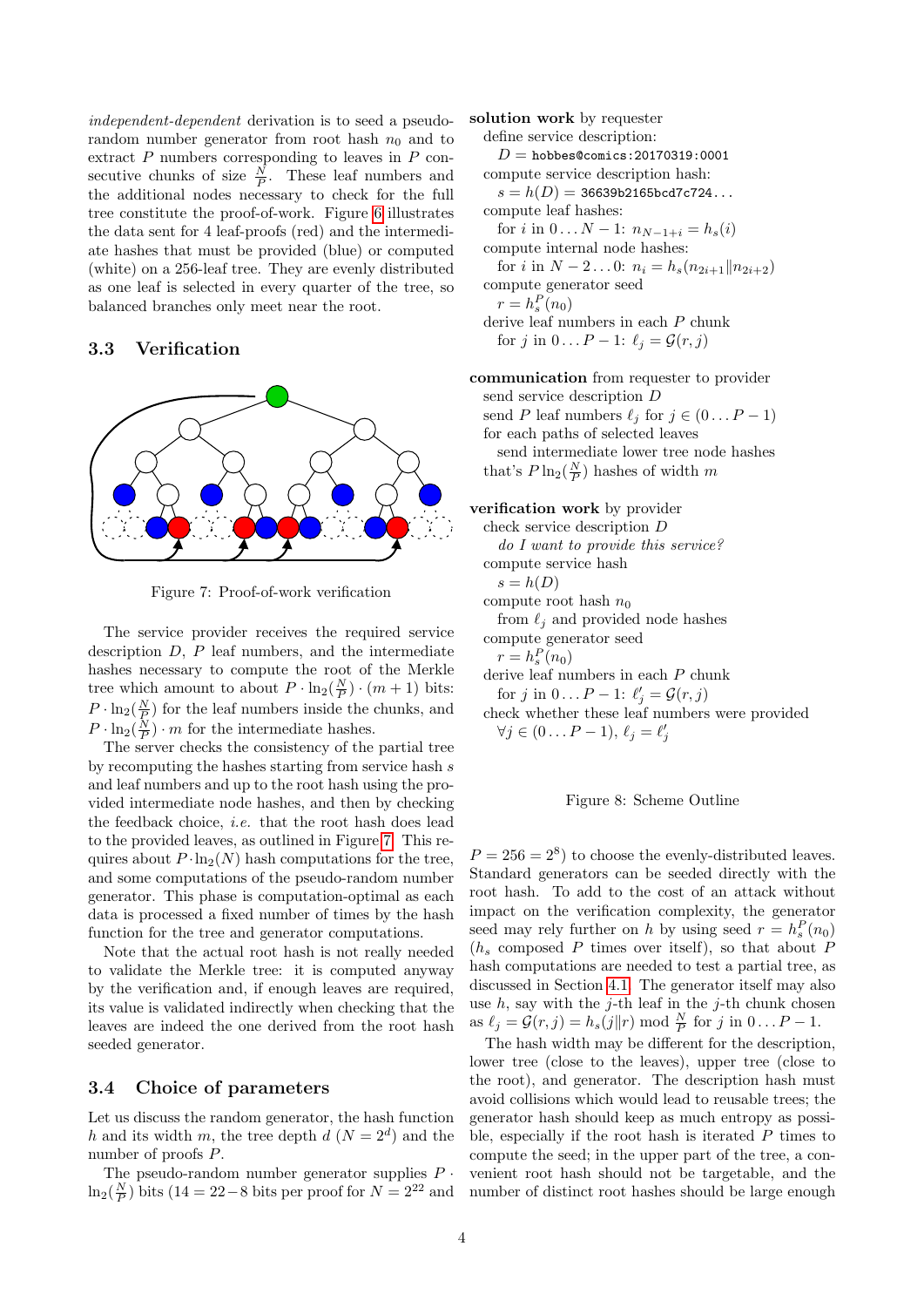so that it is not worth precomputing them, as well as to provide a better initial entropy. A typical hash inversion attack in the upper tree would be to chose an arbitrary root hash, to derive the generator seed and selected leaf numbers, and then to build a partial hash tree only with those leaves as discussed in Section [4,](#page-4-0) and finally to target the chosen root hash by iterating. Thus a strong cryptographic hash is advisable in these cases.

For the lower tree and leaves, the smaller  $m$  the better, as it drives the amount of temporary data and the proof size. Tabulating node hashes for reuse is not interesting because they all depend on s and if  $2^{2m} \gg 2N$ . Moreover it should not be easily invertible, so that a convenient hash cannot be targeted by a search process at any point. A sufficient condition is  $2^m > 2N$ : one hash inversion costs more than the whole computation. For our purpose, with  $N = 2^{22}$ , the lower tree hash may be folded to  $m = 24$ . The impact of choosing  $m = \ln_2(N) + 2$  is not taken into account in our complexity analyses because h is assumed a constant cost for any practical tree depth: it would not change our optimality result to do so, but it would change our optimality result be would change the effort function to  $e^{\sqrt[3]{w}}$ .

The Merkle tree depth leads to the number of leaves N and the expected number of hash computations 2N. The resource consumption required before the service is provided should depend on the cost of the service. For emails, a few seconds computation per recipient seems reasonable. With SHA1, depth  $d = 22$ leads to  $2^{23}$  hash calls and warrants this effort on my 2005 laptop. For other hash functions, the right depth depends on the performance of these functions on the target hardware. The number of leaves also induces the number of required proofs, hence the total proof size, as discussed hereafter.

The smaller the number of proofs, the better for the communication and verification involved, but if very few proofs are required a partial computation of the Merkle tree could be greatly beneficial to the requester. We choose  $P = 8 \cdot \ln_2(N)$ , maybe rounded up to a power of two to ease the even distribution. This is a small number of leaves for most pratical settings: a depth 32 tree involving  $2^{32} = 4$  billion leaves would require only 256 proofs. Section [4.2](#page-5-0) shows that this value induces the service requester to compute most of the tree. With this number of proofs, the solution effort is  $e^{\sqrt{w}}$  (verification work  $w = \mathcal{O}(\ln(N)^2)$ , and provider effort is  $2N \approx e^{\sqrt{w}}$ .

It is not communication-optimal: proofs are a little bit large, for instance with SHA1 as a hash and with  $N = 2^{22}$  it is about 11 KB (that is  $256 \cdot (22 - 8) \cdot (24 +$ 1) bits), although around 22 bits are sufficient for a counter-based technique. The communication volume can be reduced by selecting a slower hash function, however a corresponding increased price will be paid by the service provider: For a 64-times slower hash function and the same solution time for the requester, the tree depth is reduced to  $d = 16$ , number of proofs  $P = 128$ , communication is 2.7 KB (a factor 4 reduction), and verification costs is reduced by factor 2.7 hash operations, but the verification time is increased by a factor 24 as these operations are more costly. From the service provider perspective, the faster the hash the better at an equal cost for the service requester, but also the larger the required communication.

#### 3.5 Memory-computation trade-off

The full Merkle tree needs about  $2N \cdot m$  bits if it is kept in memory, to be able to extract the feedback hashes once the required leaves are known. A simple trade-off is to keep only the upper part of the tree, dividing the memory requirement by  $2^t$ , at the price of  $P \cdot 2^{t+1}$  hash computations to rebuild the subtrees that contain the proofs. The limit case recomputes the full tree once the needed leaves are known.

# <span id="page-4-0"></span>4 Attacks

In the above protocol, the requester uses  $2N$  hash computations for the Merkle tree, but the provider needs only  $P \cdot \ln_2(N) = 8 \cdot (\ln_2(N))^2$  to verify the extracted partial tree, and both side must run the generator. This section discusses attacks which reduce the requester work by computing only a fraction of the tree and being lucky with the feedback so that required leaves are available. We first compute a lower bound for the cost of finding a solution depending on the parameters, then we discuss two attacks.

#### <span id="page-4-1"></span>4.1 Partial tree

In order to cheat one must provide a matching partial tree, *i.e.*: (a) a valid partial tree starting from the service hashes or the tree itself is rejected; (b) with valid leaves choice based on the root hash or the feedback fails. As this tree is built from a cryptographic hash function, the successful attacker must have computed the provided partial Merkle tree root hash and its leaf derivations: otherwise the probability of returning a matching partial tree by chance is the same as finding a hash inversion.



<span id="page-4-2"></span>Figure 9: Partial Merkle tree  $(f = 0.5, P = 4)$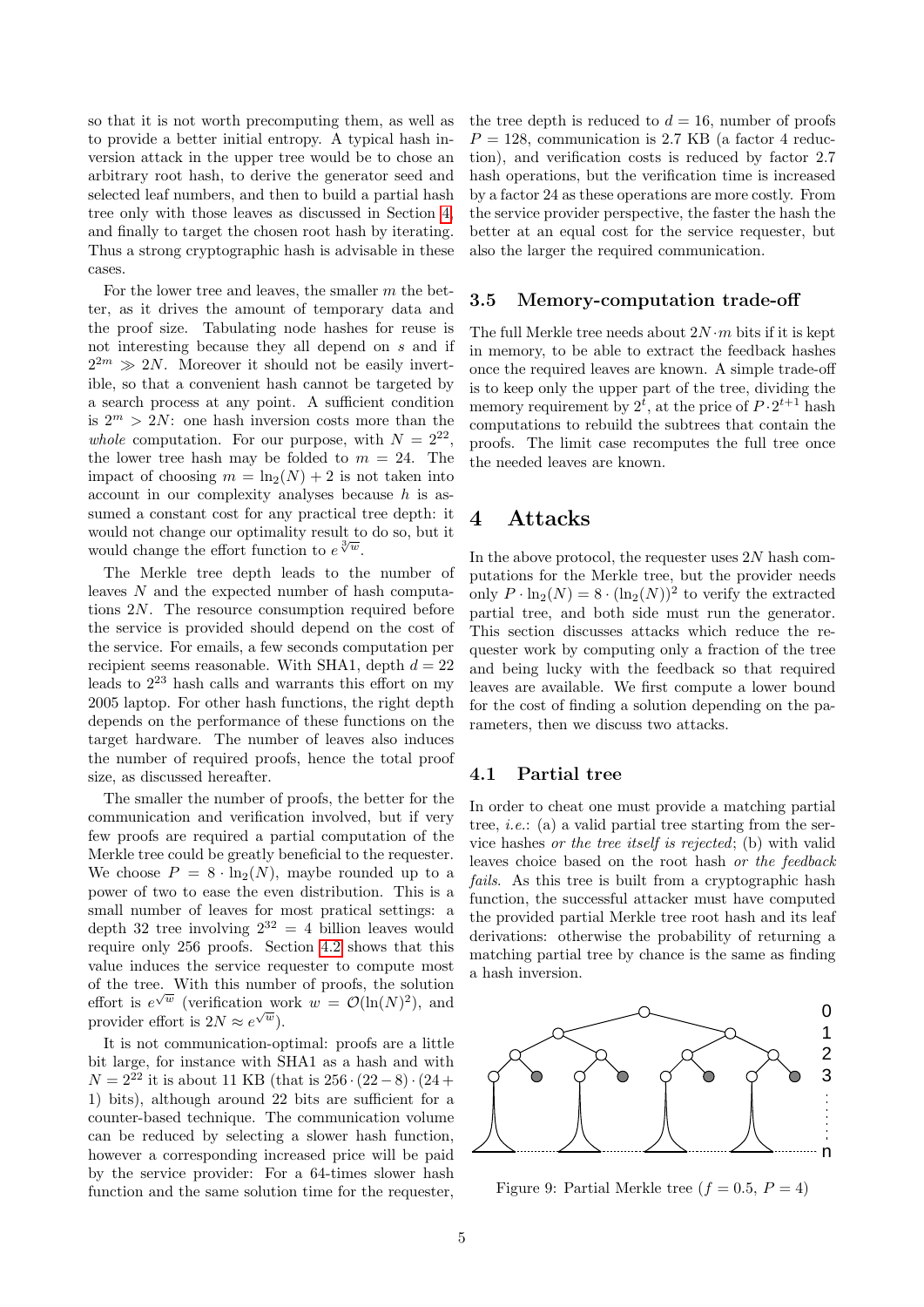Let us assume that the attacker builds a partial tree involving a fraction f of the leaves  $(0 \leq f \leq 1)$ , where missing hash values are filled-in randomly, as outlined in Figure [9:](#page-4-2) evenly-distributed proofs result in 4 real hashes at depth 2, computed from 4 fake hashes (in grey) introduced at depth 3 to hide the non-computed subtrees, and 4 real hashes coming from the real subtrees. Half leaf hashes are really computed.

Once the root hash is available, the feedback leaves can be derived. If they are among available ones, a solution has been found and can be returned. The probability of this event is  $f^P$ . It is quickly reduced by smaller fractions and larger numbers of proofs. If the needed proof leaves are not all available, no solution was found. From this point, the attacker can either start all over again, reuse only part of the tree at another attempt, or alter the current tree. The later is the better choice. This tree alteration can either consist of changing a fake node (iteration at constant  $f$ ), or of adding new leaves (extending  $f$ ).

We are interested in the expected average cost of the search till a suitable root hash which points to available leaves is found. Many strategies are possible as iterations or extensions involving any subset of leaves can be performed in any order. However, each trial requires the actual root hash for a partial tree and running the generator. Doing so adds to the current total cost of the solution tree computation and to the cost of later trials.

#### <span id="page-5-0"></span>4.2 Attack cost lower bound

A conservative lower bound cost for a successful attack can be computed by assuming that for every added leaf the partial tree is tried without over-cost for the queue to reach the root nor for computing the seed more than once. We first evaluate an upper bound of the probability of success for these partial trees, which is then used to derive a lower bound for the total cost: Whatever the attack strategy, for our suggested number of proofs and a tree of depth 7 or more, a requester will have to compute at least 90% of the full Merkle tree on average to find an accepted proof of work.

Proof If we neglect the even distribution of proof leaves, the probability of success at iteration  $i$  of constructing a tree (an  $i$ -th leaf is added in the tree) is  $\rho_i = \left(\frac{i}{N}\right)^P$ , and the probability of getting there is  $(1 - \sigma_{i-1})$  where  $\sigma_i$  is the cumulated probability of success up to *i*:  $\sigma_0 = 0$ ,  $\sigma_i = \sigma_{i-1} + (1 - \sigma_{i-1})\rho_i$ , and  $\sigma_N = 1$ , as the last iteration solves the problem with  $\rho_N = 1$ . The  $(1 - \sigma_{i-1})\rho_i$  term is the global probability of success at i: the computation got there (the problem was not solved before) and is solved at this very iteration. As it is lower than  $\rho_i$ :

<span id="page-5-2"></span>
$$
\sigma_j \le \sum_{i=0}^j \rho_i \le \int_0^{\frac{j+1}{N}} N x^P dx = \frac{N}{P+1} \left(\frac{j+1}{N}\right)^{P+1}
$$
\n(1)



<span id="page-5-3"></span>Figure 10: Relative cost lower bound – Equation [\(2\)](#page-5-1)

If  $c(i)$  is the increasing minimal cost of testing a tree with i leaves, the average cost  $\mathcal C$  for the requester is:

$$
\mathcal{C}(N, P) \ge \sum_{i=1}^{N} c(i)(1 - \sigma_{i-1})\rho_i = \sum_{i=1}^{N} c(i)(\sigma_i - \sigma_{i-1})
$$
  
= 
$$
\sum_{i=1}^{\ell-1} c(i)(\sigma_i - \sigma_{i-1}) + \sum_{i=\ell}^{N} c(i)(\sigma_i - \sigma_{i-1})
$$
  

$$
\ge 0 + c(\ell)(\sigma_N - \sigma_{\ell-1})
$$
  

$$
\ge c(\ell)(1 - \sigma_{\ell})
$$

The cost is bounded by cutting the summation at  $\ell$ chosen as  $\frac{\ell+1}{N} = \left(\frac{1}{N}\right)^{\frac{1}{P+1}}$ . The contributions below this limit are zeroed, and those over are minimized as  $c(\ell) \geq 2\ell + P$  (the  $\ell$ -leaf tree is built and the seed is computed once) and  $(1-\sigma_{\ell})$  is bound with Equation [\(1\)](#page-5-2) so that  $(1 - \sigma_{\ell}) \ge (1 - \frac{1}{P+1}) = \frac{P}{P+1}$  hence, as  $P \ge 2$ :

<span id="page-5-1"></span>
$$
\mathcal{C}(N, P) \ge \left(\frac{1}{N}\right)^{\frac{1}{P+1}} \frac{P}{P+1} \left(2N\right) \tag{2}
$$

Figure [10](#page-5-3) plots this estimation. The back-left corner is empty where the number of proofs is greater than the number of leaves. With  $P = 8 \cdot \ln_2(N)$  and if  $N \ge 2^7$ , Equation  $(2)$  is simplified:

$$
\mathcal{C}(N) \ge \left(\frac{1}{2}\right)^{\frac{1}{8}} \frac{8 \cdot \ln_2(N)}{8 \cdot \ln_2(N) + 1} (2N) \ge 0.9 (2N)
$$

Namely the average cost for the requester  $C(N)$  is larger than  $90\%$  of the 2N full tree cost. QED.

#### 4.3 Iterative attack

Let us investigate a simple attack strategy that fills a fraction of the tree with fake hashes introduced to hide non computed leaves, and then iterates by modifying a fake hash till success, without increasing the number of leaves. The resulting average cost is shown in Equation [\(3\)](#page-6-0). The first term approximates the hash tree computation cost for the non-faked leaves and nodes, and is a minimum cost for the attack with a given fraction  $f$ : there are  $N \cdot f$  leaves in the binary tree, and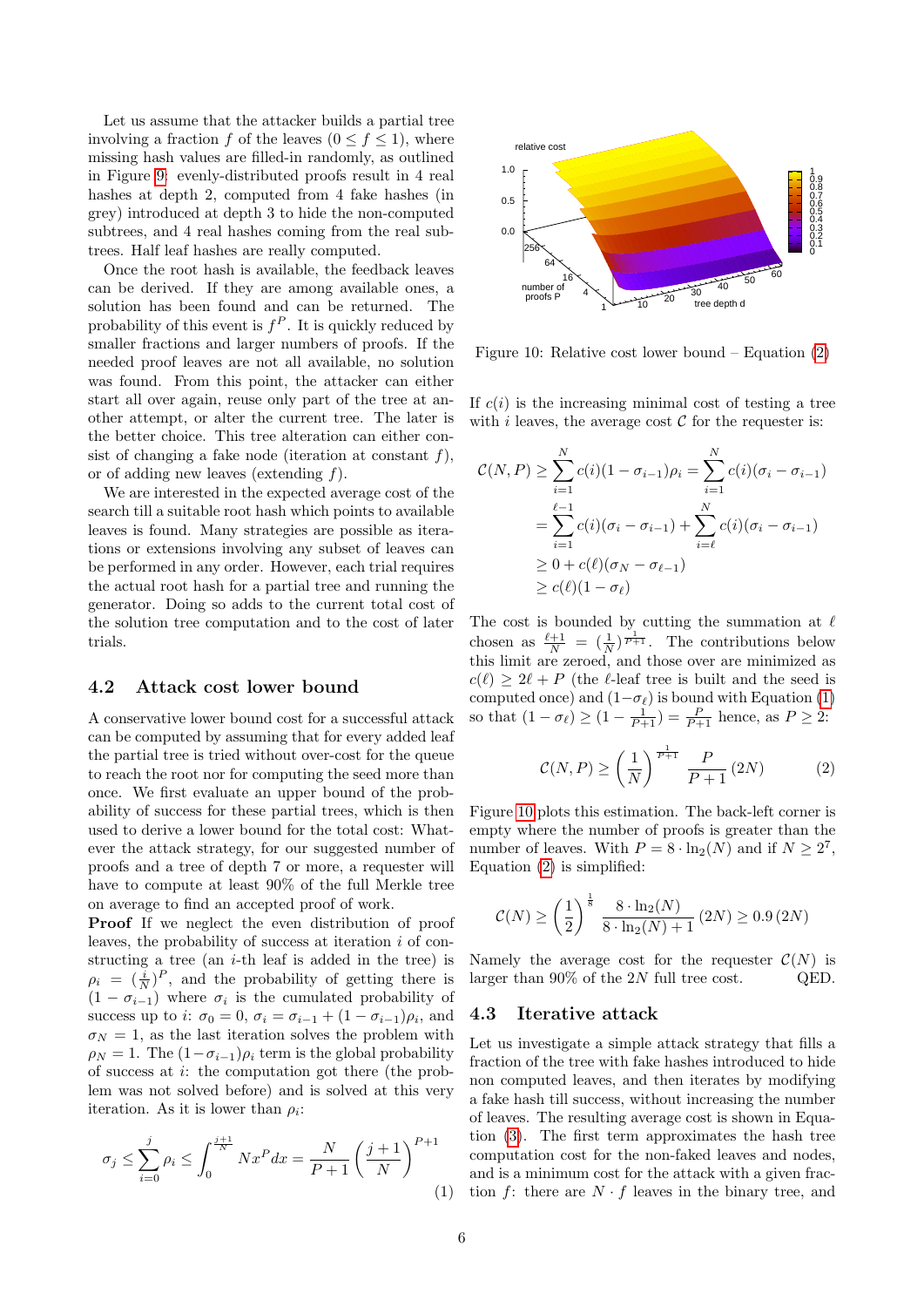

<span id="page-6-1"></span>Figure 11: Iterative cost for fraction  $f$  with  $N = 2^{22}$ 

about the same number of internal nodes. The second term is the average iteration cost for a solution, by trying faked hash values from depth  $\ln_2(P) + 1$  thanks to the even-distribution, and another  $P$  to derive the seed from the root hash; the resulting cost is multiplied by the average number of iterations which is the inverse of the probability of success at each trial.

<span id="page-6-0"></span>
$$
\mathcal{C}_{\text{iter}}(f, N, P) \approx 2Nf + (P + \ln_2(P) + 1)\frac{1}{f^P} \tag{3}
$$

If f is small, the second term dominates, and the cost is exponential. If  $f$  is close to 1, the first linear term is more important and the cost is close to the full tree computation. This effect is illustrated in Figure [11](#page-6-1) for different number of proofs P: few proofs lead to very beneficial fractions: many proofs make the minimum of the functions close to the full tree computation.

<span id="page-6-2"></span>
$$
\mathcal{F}(N, P) = \sqrt[P+1]{\frac{P(P + \ln_2(P) + 1)}{2N}} \tag{4}
$$

Equation  $(4)$ , the zero of the derivative of  $(3)$ , gives the best fraction of this iterative strategy for a given size and number of proofs.  $\mathcal{F}(2^{22}, 256) = 0.981$  and the cost is 0.989 of the full tree, to be compared to the 0.9 lower bound computed in Section [4.2.](#page-5-0) Whether a significantly better strategy can be devised is unclear. A conservative cost lower bound computed with a numerical simulation and for the same parameters gives a 0.961 multiplier. In order to reduce the effectiveness of this attack further, the hash-based generator may cost up to  $P \cdot \ln_2(N)$  to derive seed r without impact on the overall verification complexity, but at the price of doubling the verification cost.

This successful attack justifies the almost constanteffort claim: either a full tree is computed and a solution is found with a null variance, or some partial-tree unbounded attack is carried out, maybe with a low variance, costing at least 90% of the full tree.

### 4.4 Skewed feedback attack

Let us study the impact of a non-independent proof selection by the pseudo-random number generator. This section simply illustrates the importance of the randomness of the generator. We assume an extreme case where the first bits of the root hash are used as a unique leaf index in the  $P$  chunks: the selected leaves would be  $\{k, k+\frac{N}{P}, k+2\frac{N}{P}, \ldots\}$ . Then in the partial tree attack the requester could ensure that any leaf k computed in the first chunk have their corresponding shifted leaves in the other chunks available. Thus, when hitting one leaf in the first chunk, all other leaves follow, and the probability of a successful feedback is f instead of  $f^P$ .  $N = 2^{22}$  and  $P = 256$  lead to  $0.002(2N)$ , a 474 speedup of the attack efficiency.

# 5 Conclusion

Proof-of-work schemes help deter denial-of-service attacks on costly services such as email delivery by requiring moderately hard computations from the requester that are easy to verify by the provider. As solutionverification protocol variants do not assume any interaction between requesters and providers, the computations must be self-imposed, based somehow on the expected service. Most of these schemes are unbounded iterative probabilistic searches with a high variance of the requester effort. We have made the following contributions about proof-of-work schemes:

- 1. two definitions of optimality criteria: communication-optimal if the minimum amount of data is sent; computation-optimal if the verification is linear in the data sent;
- 2. a computation-optimal (but not communicationoptimal) proof-of-work solution-verification scheme based on Merkle trees with a  $e^{\sqrt{w}}$  effort, for which the work on the requester side is bounded and the variance is null: the requester computes  $2N$  hashes and communicates  $P \ln_2(N)$  data which are verified with  $P \ln_2(N)$ computations, with  $P = 8 \ln_2(N)$  a good choice;
- 3. a conservative lower bound of the cost of finding a solution at 90% of the full computation, which shows that our chosen number of proofs P is sound;
- 4. a successful attack with a small 1% gain for our chosen parameter values, which involves a large constant cost and a small iterative unbounded part, thus resulting in a low overall variance.

These contributions are both theoretical and practical. Our solution-verification scheme has a bounded, constant-effort solution. In contrast to iterative probabilistic searches for which the found solution is exactly checked, but the requester's effort is probably